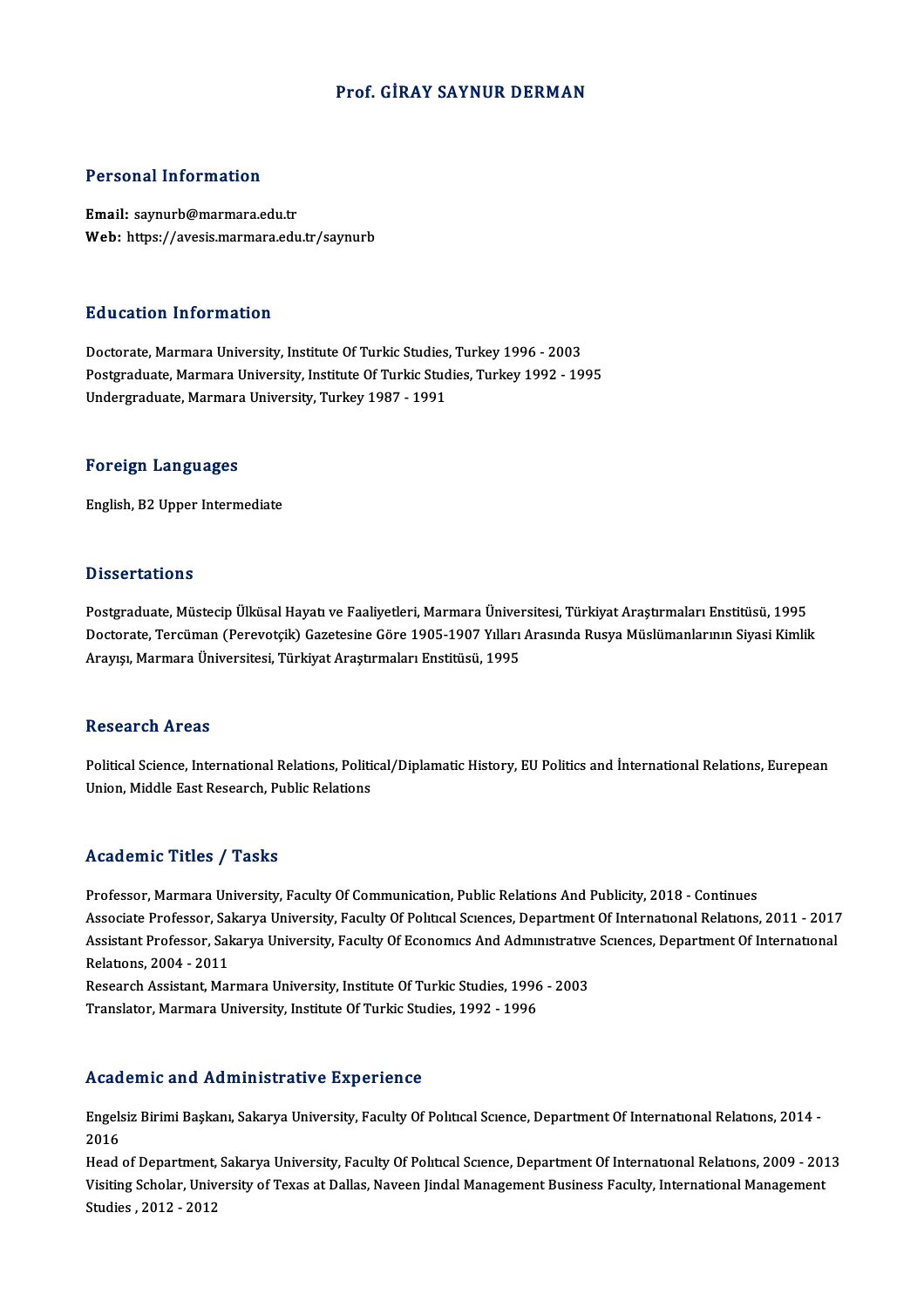Misafir Öğretim Üyesi, War Academy (Land, Naval, Air), Instıtute Of Strategıc Research, Department Of Natıonal And<br>International Sequruty Strategy, 2000, 2012 Misafir Öğretim Üyesi, War Academy (Land, I<br>Internatıonal Security Strategy, 2009 - 2012<br>Ceardinatar of The Bestarate Sekawe Unive Misafir Öğretim Üyesi, War Academy (Land, Naval, Air), Institute Of Strategic Research, Department Of National And<br>International Security Strategy, 2009 - 2012<br>Coordinator of The Rectorate, Sakarya University, Faculty Of P

International Security Strategy, 2009 - 2012<br>Coordinator of The Rectorate, Sakarya University, Faculty Of Political Science, Department Of International Relations,<br>2009 - 2011 Coordinator of The Rectorate, Sakarya University, Faculty Of Political Science, Department Of International Relations<br>2009 - 2011<br>Deputy Head of Department, Sakarya University, Faculty Of Economics And Administrative Scien

2009 - 2011<br>Deputy Head of Department, Sakarya<br>International Relations, 2007 - 2011<br>Visiting Scholar, Kiay Devlet Üniversi Deputy Head of Department, Sakarya University, Faculty Of Economics And Administrative Sciences, Dep<br>International Relations, 2007 - 2011<br>Visiting Scholar, Kiev Devlet Üniversitesi, Political Sciences Faculty, Intertaniona

Visiting Scholar, Kiev Devlet Üniversitesi, Political Sciences Faculty, Intertanional Relations, 1997 - 1998<br>Advising Theses

Advising Theses<br>Derman G.S. , MODERNIZATION PROCESS IN AFGHANISTAN: 1900-1929, Postgraduate, S.NASER(Student), 2019<br>Derman G.S. , RECER TAYVIR ERDOČAN'S ORERATIONAL CODE ANALYSIS WITHIN THE ERAMEWORK OF CHARIS TRAVISTING TIRSSES<br>Derman G. S. , MODERNIZATION PROCESS IN AFGHANISTAN: 1900-1929, Postgraduate, S.NASER(Student), 2019<br>Derman G. S. , RECEP TAYYİP ERDOĞAN'S OPERATIONAL CODE ANALYSIS WITHIN THE FRAMEWORK OF CHARISMATIC<br>LE Derman G. S. , MODERNIZATION PROCESS IN AFGHANISTAN: 1900-1929, Postgraduate, S.NASER(<br>Derman G. S. , RECEP TAYYIP ERDOĞAN'S OPERATIONAL CODE ANALYSIS WITHIN THE FRAMEW<br>LEADERSHIP FOUNDATION: EUROPEAN UNION-MIDDLE EAST, Do Derman G. S. , RECEP TAYYİP ERDOĞAN'S OPERATIONAL CODE ANALYSIS WITHIN THE FRAMEWORK OF CHARISMA<br>LEADERSHIP FOUNDATION: EUROPEAN UNION-MIDDLE EAST, Doctorate, H.OBA(Student), 2019<br>Derman G. S. , The effect of Russian propa LEADERSHIP FOUNDATION: EUROPEAN UNION-MIDDLE EAST, Doctorate, H.OBA(Student), 2019<br>Derman G. S. , The effect of Russian propaganda on European Union countries, Postgraduate, Y.YATSEI<br>2019<br>DERMAN G. S. , Afganistan'da moder Derman G.S., The effect of Russian propaganda on European Union countries, Postgraduate, Y.YATSENKO(Student), 2019<br>DERMAN G. S. , Afganistan'da modernleşme süreci : 1900-1929, Postgraduate, S.Naser(Student), 2019<br>DERMAN G. S. , Batı Trakya'da insan ve azınlık hakları ihlallerinin ulusal ve uluslararası boyutu, Postgraduate,<br>G.CÜLG DERMAN G. S. , Afganistan'da<br>DERMAN G. S. , Batı Trakya'da<br>G.GÜLGEZEN(Student), 2018<br>DERMAN G. S. , Aymung Birliği DERMAN G. S. , Batı Trakya'da insan ve azınlık hakları ihlallerinin ulusal ve uluslararası boyutu, Postgraduate,<br>G.GÜLGEZEN(Student), 2018<br>DERMAN G. S. , Avrupa Birliği'nin enerji güvenliği ve Güney Kafkasya, Postgraduate, G.GÜLGEZEN(Student), 2018<br>DERMAN G. S. , Avrupa Birliği'nin enerji güvenliği ve Güney Kafkasya, Postgraduate, H.KARIMOV(Student), 2016<br>DERMAN G. S. , Kazakistan dış politikasında Hazar enerji kaynaklarının rolü, Doctorate, DERMAN G. S. , Avrupa Birliği'nin enerji güvenliği ve Güney Kafkasya, Postgraduate, H.KARIMOV(Student), 2016<br>DERMAN G. S. , Kazakistan dış politikasında Hazar enerji kaynaklarının rolü, Doctorate, Y.ONGAROVA(Student), 201<br> **DERMAN G. S. , Kazakistan<br>DERMAN G. S. , Rusya Fede<br>S.SAILIMU(Student), 2014<br>DERMAN G. S. , Uluslararas** DERMAN G. S. , Rusya Federasyonu enerji politikası(1990-2013)ve Çin Rusya enerji ilişkilerine etkisi, Postgraduate,<br>S.SAILIMU(Student), 2014 DERMAN G. S. , Dünya denizlerinde yasadışı faaliyetler bağlamında deniz güvenliği; Türkiye örneği, Doctorate,<br>M.BEYOĞLU(Student), 2014 DERMAN G. S., Uluslararası alanda 11 Eylül sonrası Afganistan, Postgraduate, B.HAYA(Student), 2014 DERMAN G. S. , Dünya denizlerinde yasadışı faaliyetler bağlamında deniz güvenliği; Türkiye örneği, Doctorate,<br>M.BEYOĞLU(Student), 2014<br>DERMAN G. S. , Afganistan'ın yeniden inşasında Türkiye'nin rolü (2001-2011), Doctorate, M.BEYOĞLU(Student), 2014<br>DERMAN G. S. , Afganistan'ın yeniden inşasında Türkiye'nin rolü (2001-2011), Doctorate, M.YILDIZ(Stı<br>DERMAN G. S. , Bağımsızlık sonrası Kazakistan'ın dış politikası, Postgraduate, S.POĞDA(Student), DERMAN G. S. , Afganistan'ın yeniden inşasında Türkiye'nin rolü (2001-2011), Doctorate, M.YILDIZ(Student), 201<br>DERMAN G. S. , Bağımsızlık sonrası Kazakistan'ın dış politikası, Postgraduate, S.POĞDA(Student), 2012<br>DERMAN G. DERMAN G. S. , Bağımsızlık sonrası Kazakistan'ın dış politikası,<br>DERMAN G. S. , Enerji güvenliği bağlamında Kazakistan'ın Rusy<br>üzerine bir araştırma, Postgraduate, A.YAVAŞ(Student), 2012<br>DERMAN G. S., Dağlık Karabağ sonunu DERMAN G. S. , Enerji güvenliği bağlamında Kazakistan'ın Rusya Federasyonu ve Çin Halk Cumhuriyeti ile ili<br>üzerine bir araştırma, Postgraduate, A.YAVAŞ(Student), 2012<br>DERMAN G. S. , Dağlık Karabağ sorunu bağlamında Türkiye üzerine bir araştırma, Postgı<br>DERMAN G. S. , Dağlık Karab<br>N.LATİFACİ(Student), 2011<br>DERMAN G. S. Seğuk sayas DERMAN G. S. , Dağlık Karabağ sorunu bağlamında Türkiye-Azerbaycan-Ermenistan İlişkileri, Postgraduate,<br>N.LATİFACİ(Student), 2011<br>DERMAN G. S. , Soğuk savaş sonrasında Rusya'nın Kafkasya politikası ve Azerbaycan, Postgradu N.LAT<br>DERM<br>2011<br>DERM DERMAN G. S. , Soğuk savaş sonrasında Rusya'nın Kafkasya politikası ve Azerbaycan, Postgraduate, H.DİNÇ(S<br>2011<br>DERMAN G. S. , İsrail'in siyasi yapısındaki Rus yahudilerin rolü, Postgraduate, N.SULTANOVA(Student), 2011<br>DERM 2011<br>DERMAN G. S. , İsrail'in siyasi yapısındaki Rus yahudilerin rolü, Postgraduate, N.SULTANOVA(Student), 2011<br>DERMAN G. S. , ABD-AB-Rusya üçgeninde Ukrayna ve Gürcistan'da güç mücadelesi, Postgraduate, M.CEM(Student), 20 DERMAN G. S. , İsrail'in siyasi yapısındaki Rus yahudilerin rolü, Postgraduate, N.SULTANOVA(Student), 2011<br>DERMAN G. S. , ABD-AB-Rusya üçgeninde Ukrayna ve Gürcistan'da güç mücadelesi, Postgraduate, M.CEM(Stude)<br>DERMAN G. DERMAN G. S. , ABD-AB-Rusya üçgeninde U<br>DERMAN G. S. , Rusya'da Gorbaçov, Yeltsin<br>Postgraduate, A.TANÖREN(Student), 2009<br>DERMAN G. S. , Kurgristan'ın iş ve dış noliti DERMAN G. S. , Rusya'da Gorbaçov, Yeltsin ve Putin dönemleri küreselleşme süreci ve dış politika uygulama<br>Postgraduate, A.TANÖREN(Student), 2009<br>DERMAN G. S. , Kırgızistan'ın iç ve dış politika paradigmaları, Postgraduate, Postgraduate, A.TANÖREN(Student), 2009<br>DERMAN G. S. , Kırgızistan'ın iç ve dış politika paradigmaları, Postgraduate, Ç.KAMBAROVA(Student), 2009<br>DERMAN G. S. , Kafkasya'da etnik çatışmalar ve Türkiye açısından bölgenin önem DERM<br>DERM<br>2007

#### Articles Published in Journals That Entered SCI, SSCI and AHCI Indexes

rticles Published in Journals That Entered SCI, SSCI and AHCI Indexes<br>I. Making a Determination from the Operational Code of a New and Influential Actor: President of<br>Turkey Besen Tewyin Endesen Making a Determination from the Making a Determination from the Turkey Recep Tayyip Erdogan Making a Determin<br>Turkey Recep Tayy<br>Derman G.S., Oba H.<br>PILIC nn 45.69.2014 Turkey Recep Tayyip Erdogan<br>Derman G.S., Oba H.<br>BILIG, pp.45-68, 2016 (Journal Indexed in SSCI)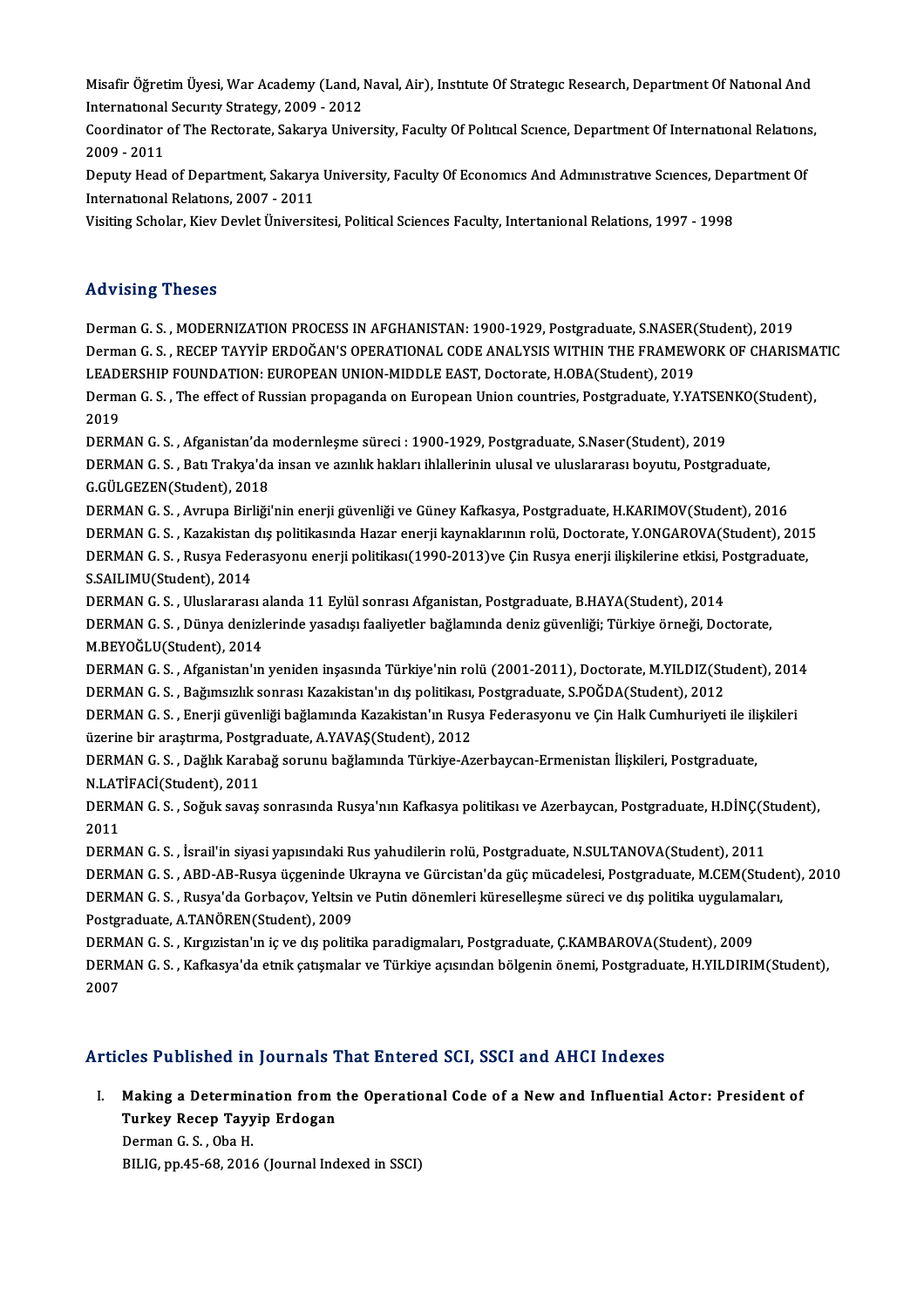# Articles Published in Other Journals

|       | <b>Articles Published in Other Journals</b>                                                                                                                                                  |
|-------|----------------------------------------------------------------------------------------------------------------------------------------------------------------------------------------------|
| Ι.    | SOSYAL MEDYANIN DAVRANIŞSAL ETKİLERİ VE KRİZ İLETİŞİMİ<br><b>DERMAN G.S.</b>                                                                                                                 |
|       | İjses International Journal of Socialand EconomicSciences, vol.11, no.2, pp.145-160, 2021 (Refereed Journals of<br>Other Institutions)                                                       |
| П.    | Bağımsızlığının 30. Yılında Azerbaycan'ın Türkiye ile Siyasi, Ekonomik İlişkileri ve Gelecek                                                                                                 |
|       | Perspektifi<br><b>DERMAN G S</b>                                                                                                                                                             |
| III.  | Yeni Türkiye, no.120, pp.126-145, 2021 (Other Refereed National Journals)<br>PERCEPTION MANAGEMENT IN THE MEDIA                                                                              |
|       | <b>DERMAN G.S.</b>                                                                                                                                                                           |
|       | İjses-International Journal of Social and EconomicSciences, vol.11, no.1, pp.64-78, 2021 (Refereed Journals of                                                                               |
| IV.   | Other Institutions)<br>KİŞİLERARASI İLİŞKİLERDE EMPATİ: İNSANIN MANEVİ DÜNYASI İLE EMPATİ ARASINDAKİ İLİŞKİNİN                                                                               |
|       | <b>INCELENMESI</b>                                                                                                                                                                           |
|       | <b>DERMANGS</b><br>International Journal of Social and EconomicSciences İjses, vol.11, no.1, pp.1-11, 2021 (Refereed Journals of Other                                                       |
|       | Institutions)                                                                                                                                                                                |
| V.    | <b>HEALTH COMMUNICATION AND THE IMPORTANCE OF IT DURING THE COVID-19 PANDEMIC PROCESS</b><br><b>IN TURKEY</b>                                                                                |
|       | <b>DERMAN G.S.</b>                                                                                                                                                                           |
|       | IJSES-International Journal of Social and EconomicSciences, vol.10, no.2, pp.87-112, 2020 (Refereed Journals of<br>Other Institutions)                                                       |
| VI.   | HOW DOES INTERPERSONAL COMMUNICATION AFFECT HEALTH AND PATIENT SAFETY?                                                                                                                       |
|       | DERMAN G.S.                                                                                                                                                                                  |
|       | IJSES International Journal of Social and EconomicSciences, vol.10, no.1, pp.49-53, 2020 (Refereed Journals of<br>Other Institutions)                                                        |
| VII.  | The Main Differences Between Leadership and Management "Atatürk's Leadership"                                                                                                                |
|       | <b>DERMAN G.S.</b><br>IJSES, vol.9, no.1, pp.12-16, 2019 (Refereed Journals of Other Institutions)                                                                                           |
| VIII. | DIFFERENT ASPECTS OF THE RUSSIAN-GEORGIAN 2008 WAR: REPRESENTATION OF THE TURKISH<br><b>PERSPECTIVE</b>                                                                                      |
|       | Derman G S                                                                                                                                                                                   |
| IX.   | Bölgesel Araştırmalar Dergisi, no.3, pp.50-70, 2019 (Refereed Journals of Other Institutions)<br>SOSYAL MEDYANIN SİYASAL İLETİŞİM ARACI OLARAK ARAP BAHARI ÜZERİNDE ETKİSİ                   |
|       | <b>DERMAN G.S.</b>                                                                                                                                                                           |
|       | ULUSLARARASI HAKEMLİ İLETİŞİM VE EDEBİYAT ARAŞTIRMALARI DERGİSİ, pp.1-19, 2018 (Refereed Journals of                                                                                         |
| Х.    | Other Institutions)<br>Reading the Moves of the Leaders on the Eurasian Chessboard Comparative Operational Code                                                                              |
|       | Analysis of Vladimir Putin and Recep Tayyip Erdogan                                                                                                                                          |
|       | Derman G.S.<br>International Journal of Business Perspectives & Social Science Information, (IJBP-SSI), no.1, pp.2-17, 2017                                                                  |
|       | (Refereed Journals of Other Institutions)                                                                                                                                                    |
| XI.   | <b>UNPREDEP and Preventive Diplomacy</b>                                                                                                                                                     |
|       | Derman G.S., Oba H.                                                                                                                                                                          |
| XII.  | Turan-Sam Uluslararası Bilimsel Hakemli Dergi, vol.9, pp.292-395, 2017 (Refereed Journals of Other Institutions)<br>YUNANİSTAN BATI TRAKYA'DA MÜSLÜMAN TÜRK AZINLIĞIN EĞİTİM- ÖĞRETİM SORUNU |
|       | (EDUCATION AND INSTRUCTION ISSUES OF THE MUSLIM TURKISH MINORITY IN THE WESTERN                                                                                                              |
|       | TRACE REGION OF GREECE)                                                                                                                                                                      |
|       | DERMAN G.S., Gülgezen G.                                                                                                                                                                     |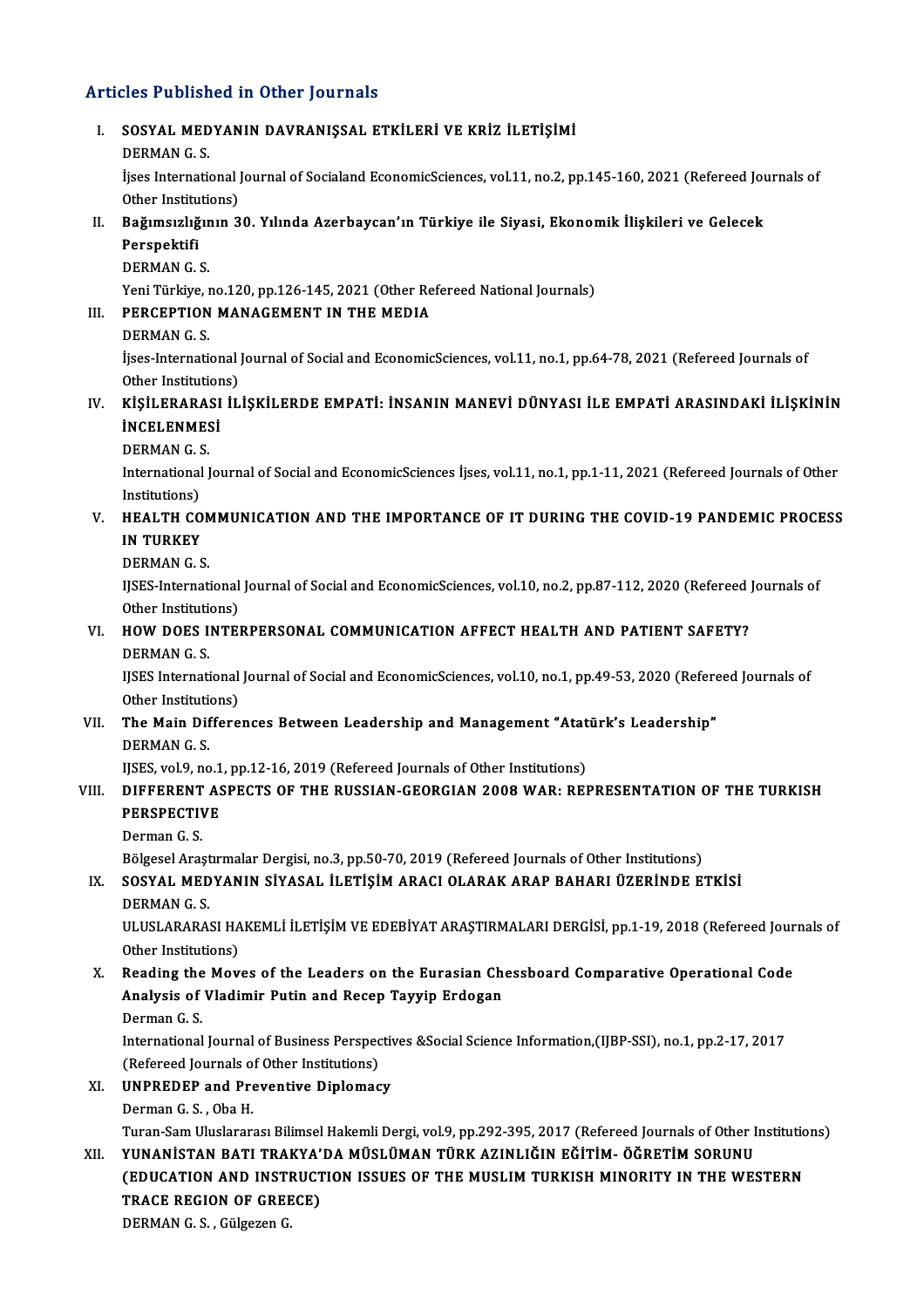International Refereed Journal of Research on Economics Management, vol.0, pp.111-127, 2017 (Refereed<br>Journals of Other Institutions) International Refereed Journal<br>Journals of Other Institutions)<br>VIRRIS SORUNUNUN TÜRK International Refereed Journal of Research on Economics Management, vol.0, pp.111-127, 20<br>Journals of Other Institutions)<br>XIII. KIBRIS SORUNUNUN TÜRK DIŞ POLİTİKASINA ETKİSİVE ABD SSCB İLE İLİŞKİLER<br>DERMAN C S. KURRAN V Journals of Other Institution<br>KIBRIS SORUNUNUN TÜ<br>DERMAN G. S. , KURBAN V.<br>Ceždes Türkiye Terihi Ares KIBRIS SORUNUNUN TÜRK DIŞ POLİTİKASINA ETKİSİVE ABD SSCB İLE İLİŞKİLER<br>DERMAN G. S. , KURBAN V.<br>Çağdaş Türkiye Tarihi Araştırmaları Dergisi, vol.16, pp.455-484, 2016 (Refereed Journals of Other Institutions)<br>Paradisme of t DERMAN G. S. , KURBAN V.<br>Çağdaş Türkiye Tarihi Araştırmaları Dergisi, vol.16, pp.455-484, 2016 (Refereed Journals of Other Institution<br>XIV. Paradigms of the Russian Foreign Policy in the Commonwealth of Independent Sta Çağdaş Türki<br><mark>Paradigms</mark><br>Derman G. S.<br>CAZI AKADE Paradigms of the Russian Foreign Policy in the Commonwealth of Independent States (C<br>Derman G.S.<br>GAZI AKADEMIK BAKIS-GAZI ACADEMIC VIEW, vol.10, pp.283-295, 2016 (Journal Indexed in ESCI)<br>Sibinya Türkleri Üzerine Canel Bir Derman G. S.<br>GAZI AKADEMIK BAKIS-GAZI ACADEMIC VIEW, vol.10, p<br>XV. Sibirya Türkleri Üzerine Genel Bir Değerlendirme<br>DERMAN G. S. GAZI AKADEMIK BAKIS-GAZI ACADEMIC VIEW, vol.10, pp.283-295, 2016 (Journal Indexed in ESCI) Sibirya Türkleri Üzerine Genel Bir Değerlendirme<br>DERMAN G. S.<br>Siberian Studies, vol.4, pp.15-40, 2016 (Refereed Journals of Other Institutions)<br>Pue Die Bolitikasında Beformların Etkisi ve Sonusları İmpests and Bosu XVI. Rus Dış Politikasında Reformların Etkisi ve Sonuçları Impacts and Results of Reformsin the Russian Siberian Studies,<br>Rus Dış Politika<br>Foreign Policy<br>DEPMAN C.S Foreign Policy<br>DERMAN G. S. Foreign Policy<br>DERMAN G. S.<br>Journal Of the Black Sea, vol.13, pp.79-89, 2016 (Refereed Journals of Other Institutions)<br>Puave Eedenseveny nun Onte Dečy Politikes; XVII. Rusya Federasyonu nun Orta Doğu Politikası<br>DERMAN G.S. Journal Of the<br><mark>Rusya Feder</mark><br>DERMAN G. S.<br><sup>Voni Türkiye (</sup> Yeni Türkiye-OrtaDoğu ÖZel Sayısı, vol.6, pp.236-257, 2016 (Other Refereed National Journals) DERMAN G. S.<br>Yeni Türkiye-OrtaDoğu ÖZel Sayısı, vol.6, pp.236-257, 2016 (Other Referee<br>XVIII. Dağlık Karabağ Sorunu nun Türkiye Azerbaycan İlişkilerineEtkisi Yeni Türkiye-C<br><mark>Dağlık Karab</mark><br>DERMAN G. S.<br><sup>Veni Türkiye</sup> Dağlık Karabağ Sorunu nun Türkiye Azerbaycan İlişkilerineEtkisi<br>DERMAN G. S.<br>Yeni Türkiye, vol.7, pp.295-309, 2015 (Other Refereed National Journals)<br>Ermani Sarununun Türk Dış Politikasına Etkisi DERMAN G. S.<br>Yeni Türkiye, vol.7, pp.295-309, 2015 (Other Referee<br>XIX. Ermeni Sorununun Türk Dış Politikasına Etkisi<br>DERMAN G. S. Yeni Türkiye, vol.7, pp.295-309, 2015 (Other Refereed National Journals) Ermeni Sorununun Türk Dış Politikasına Etkisi<br>DERMAN G. S.<br>Yeni Türkiye, vol.8, pp.602-637, 2015 (Other Refereed National Journals)<br>Türkiye nin SSCP ve APD ile Hiskileri 1960 1980 XX. Türkiye nin SSCB ve ABD ile İlişkileri 1960 1980 Yeni Türkiye, vol.8, pp.60<br>Türkiye nin SSCB ve A<br>kurban v., DERMAN G. S.<br>Süleyman Demirel Üniye Süleyman Demirel Üniversitesi Fen-Edebiyat Fakültesi Sosyal Bilimler Dergisi, pp.19-46, 2015 (Refereed Journals of Other Institutions) kurban v., DERMAN G. S. Süleyman Demirel Üniversitesi Fen-Edebiyat Fakültesi Sosyal Bilimler Dergisi, pp.19-46, 2015 (Refereed Journals<br>of Other Institutions)<br>XXI. Georgia in Russia s Orbit and the South Ossetian Confict Threatening Regional Stab of Other Institutions<br>Georgia in Russia<br>Caucasus Region<br>DEPMAN.C.S Georgia in R<br>Caucasus Re<br>DERMAN G.S.<br>Journal of Cos Caucasus Region<br>DERMAN G. S.<br>Journal of Caspian AffairsJOCA International Peer-Reviewed Journal., vol.1, pp.93-114, 2015 (Refereed Journals of DERMAN G. S.<br>Journal of Caspian<br>Other Institutions)<br>Ulrasune de Sives Journal of Caspian AffairsJOCA International Peer-Revie<br>Other Institutions)<br>XXII. Ukrayna da Siyasi Kriz Political Crisis in Ukraine Other Institution<br>Ukrayna da S<br>DERMAN G. S.<br>Kanadaniz Ana Ukrayna da Siyasi Kriz Political Crisis in Ukraine<br>DERMAN G. S.<br>Karadeniz AraştırmalarıJournal of the Black Sea Studies, vol.11, pp.11-23, 2014 (Refereed Journals of Other<br>Institutione) DERMAN G. S<br>Karadeniz Ar<br>Institutions)<br>Ayruna Pirl Karadeniz AraştırmalarıJournal of the Black Sea Studies, vol.11, pp.11-23, 2014 (Refereed Journals of Other Institutions)<br>XXIII. Avrupa Birliği Orta Asya Ülkeleri le İlişkiler ve Avrupa Birliği nin Bölgeye Yönelik Strateji Institutions)<br>Avrupa Birliği Orta Asya Ülkeleri le İlişkiler ve Avrupa Birliği nin Bölgeye Yönelik Stratejisi<br>RELATIONS OF EU CENTRAL ASIAN COUNTRIES AND THE STRATEGY OF EU TOWARDS THE REGION<br>DERMAN G. S. Avrupa Birli<br>RELATIONS<br>DERMAN G. S.<br>Turon SAM Co RELATIONS OF EU CENTRAL ASIAN COUNTRIES AND THE STRATEGY OF EU TOWARDS THE REGION<br>DERMAN G. S.<br>Turan-SAM Center For Strategic Resources Uluslararası Bilimsel Hakemli Dergi, vol.6, pp.3-19, 2014 (Refereed<br>Journals of Other DERMAN G. S.<br>Turan-SAM Center For Strateg<br>Journals of Other Institutions)<br>Sanghay Ichirliği Örgütü nü Turan-SAM Center For Strategic Resources Uluslararası Bilimsel Hakemli Dergi, vol.6, pp.3-19, 2014 (Refereed<br>Journals of Other Institutions)<br>XXIV. Sanghay İşbirliği Örgütü nün Bölgesel Ekonomik Bütünleşmeyi Gerçekleştireme Journals of Other Institutions)<br>Şanghay İşbirliği Örgütü nün Bölgesel<br>Çözüme Yönelik Yönetemlerin Analizi<br>PEPMAN C.S., Saiyaar S Şanghay İşbirliği Örgü<br>Çözüme Yönelik Yönet<br>DERMAN G.S., Saiyaer S.<br>Turan CSP International S Gözüme Yönelik Yönetemlerin Analizi<br>DERMAN G. S. , Saiyaer S.<br>Turan-CSR International Scientific Peer-Reviewed Journal, vol.6, pp.1-12, 2014 (Refereed Journals of Other<br>Institutions) DERMAN G.S., Saiyaer S. Turan-CSR International Scientific Peer-Reviewed Journal, vol.6, pp.1-12, 201<br>Institutions)<br>XXV. Kırgızistan ın Küresel ve Bölgesel Güçler ile İlişkilerine Genel Bakış<br>DEPMAN C.S Institutions)<br>Kırgızistan ım<br>DERMAN G. S.<br>Hilmat nn 96 Kırgızistan ın Küresel ve Bölgesel Güçler ile İlişkilerine Ger<br>DERMAN G. S.<br>Hikmet, pp.96-113, 2014 (Refereed Journals of Other Institutions)<br>Karakistan ın Enerii Bolitikası DERMAN G. S.<br>Hikmet, pp.96-113, 2014 (Refereed Journals of Other Institutions)<br>XXVI. Kazakistan ın Enerji Politikası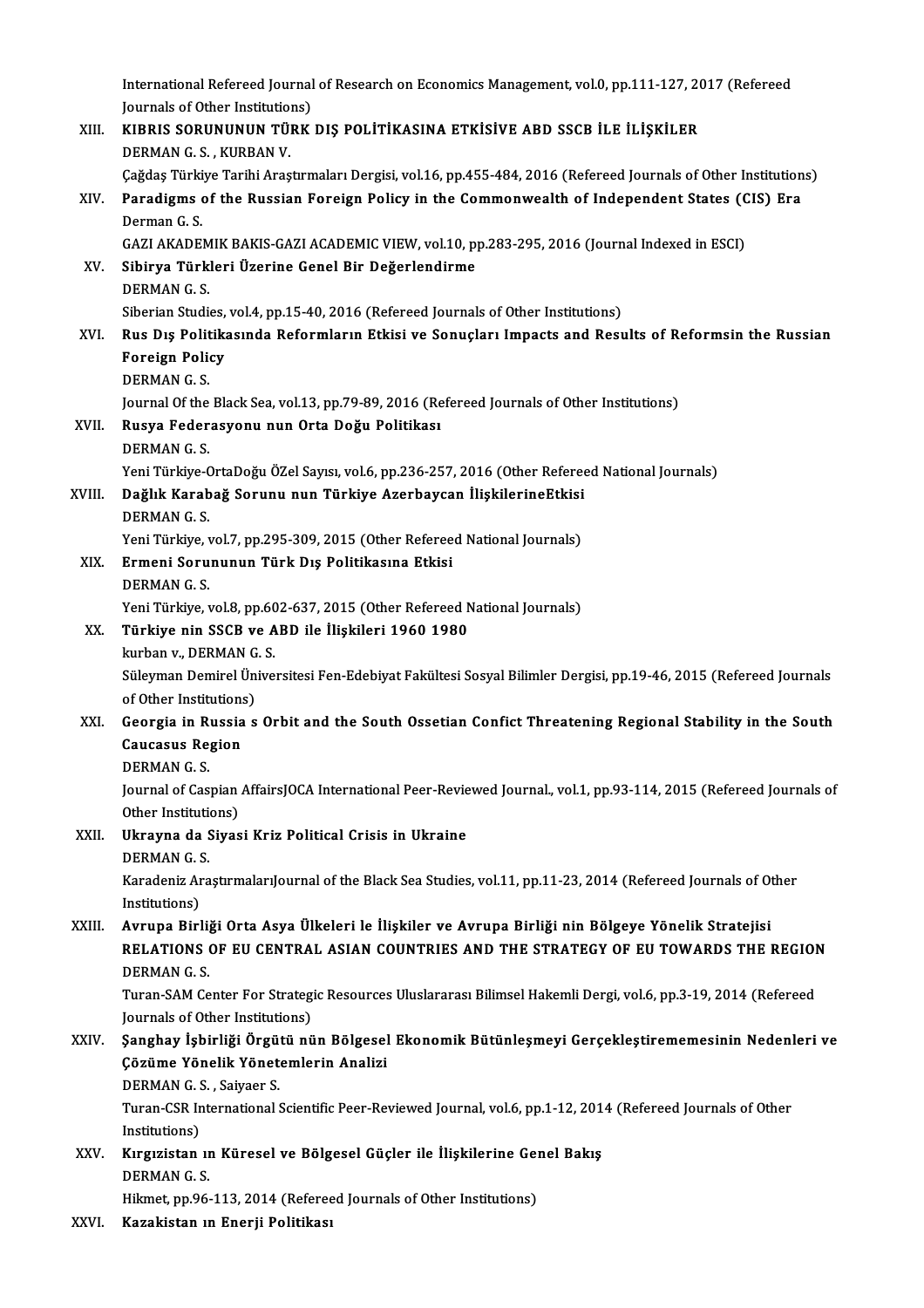DERMANGS, Ongarova Y. DERMAN G. S. , Ongarova Y.<br>Turan\_SAM, vol.6, pp.81-91, 2014 (Refereed Journals of Other Institutions)<br>Authoritarian Politics in Urbokistan XXVII. Authoritarian Politics in Uzbekistan<br>DERMAN G. S. Turan\_SAM, vo<br><mark>Authoritaria</mark><br>DERMAN G. S.<br>TURAN CSR In Authoritarian Politics in Uzbekistan<br>DERMAN G. S.<br>TURAN-CSR International Scientific Peer-Reviewed Journal;, vol.6, pp.24-39, 2014 (Refereed Journals of Other<br>Institutions) DERMAN G. S<br>TURAN-CSR I<br>Institutions)<br>Ayrung Pirl TURAN-CSR International Scientific Peer-Reviewed Journal;, vol.6, pp.24-39, 2014 (Refereed Journals of Other<br>Institutions)<br>XXVIII. Avrupa Birliği Rusya Federasyonu Enerji İlişkileri ve Türkiye ye Yansımaları The European U Institutions)<br>Avrupa Birliği Rusya Federasyonu Enerji İlişkileri ve Türkiye ye Yansı<br>The Russian Federation Energy Relations and Reflectionas on Turkey<br>PEPMAN.C.S Avrupa Birli<br>The Russian<br>DERMAN G. S.<br>Givilacadamu I The Russian Federation Energy Relations and Reflectionas on Turkey<br>DERMAN G. S.<br>Civilacademy Journal of Social Sciences, vol.11, pp.43-68, 2013 (Refereed Journals of Other Institutions)<br>Tito Songge: Dönemde Eski Yugoslavye DERMAN G. S.<br>Civilacademy Journal of Social Sciences, vol.11, pp.43-68, 2013 (Refereed Journals of O<br>XXIX. Tito Sonrası Dönemde Eski Yugoslavya Bölgesindeki Türklerve Müslümanlar<br>Derman G. S. Civilacademy<br>**Tito Sonras**<br>Derman G. S.<br>Türk Dünyas Türk Dünyası İncelemeleri Dergisi / Journal of Turkish World Studies,, vol.10, pp.51-95, 2010 (Other Refereed Derman G. S.<br>Türk Dünyası İncel<br>National Journals)<br>Turkish Presenss XXX. Turkish Presence in Rumania from Past up to Today<br>DERMAN G. S. National Journ<br><mark>Turkish Pres</mark><br>DERMAN G. S.<br><sup>Hilmot</sup> Journa Turkish Presence in Rumania from Past up to Today<br>DERMAN G. S.<br>Hikmet, Journal of Scientific Research, vol.1, no.11, pp.7-41, 2008 (Refereed Journals of Other Institutions)<br>Coemister Günümüze Bemenya'de Türk Verlığı DERMAN G. S.<br>Hikmet, Journal of Scientific Research, vol.1, no.11, pp<br>XXXI. Geçmişten Günümüze Romanya'da Türk Varlığı<br>DEPMAN G. S Hikmet, Journa<br>Geçmişten Gi<br>DERMAN G. S.<br>Kanadaniz Ana Geçmişten Günümüze Romanya'da Türk Varlığı<br>DERMAN G. S.<br>Karadeniz Araştırmaları-Journal of the Black Sea Studies, vol.5, no.17, pp.1-31, 2008 (Other Refereed National DERMAN<br>Karadeniz<br>Journals)<br>Poğumsuz Karadeniz Araştırmaları-Journal of the Black Sea Studies, vol.5, no.17, pp.1-31, 20<br>Journals)<br>XXXII. Bağımsız Devletler Topluluğu'nda Renkli Devrimler - Kırgızistan Örneği<br>DEPMAN C S Journals)<br><mark>Bağımsız Dev</mark><br>DERMAN G. S.<br>Akadamik İnce DERMAN G. S.<br>Akademik İncelemeler Dergisi, vol.1, no.1, pp.118-138, 2006 (Other Refereed National Journals)

### Books&Book Chapters

ooks & Book Chapters<br>I. Kazakistan'ın Siyasi Tarihi ve Uluslararası Örgütlerle İlişkileri<br>DEPMAN.C.S ng & Book<br>Kazakistan'ır<br>DERMAN G. S.<br>in: Kazakistan Kazakistan'ın Siyasi Tarihi ve Uluslararası Örgütlerle İlişkileri<br>DERMAN G. S.<br>in: Kazakistan, Mehmet Seyfettin Erol, Editor, Atatürk Araştırma Merkezi, Ankara, pp.1-46, 2021<br>Doğluk Karabağ Sarunu DERMAN G. S.<br>in: Kazakistan, Mehmet Sey<br>II. Dağlık Karabağ Sorunu<br>DERMAN G. S.

- in: Kazakistan,<br><mark>Dağlık Karab</mark><br>DERMAN G. S.<br>in: SOČUK SAV
- 

in: SOĞUK SAVAŞ SONRASI SOSYAL, EKONOMİK VE SİYASAL GELİŞMELER BAĞLAMINDA GÜNEY KAFKASYA, Vefa DERMAN G. S.<br>in: SOĞUK SAVAŞ SONRASI SOSYAL, EKONOMİK VE SİYASAL GELİŞMELER BAĞLAMINDA GÜNEY KAFKASYA<br>KURBAN, Seçil ÖRAZ BEŞİKÇİ, Recep Efe ÇOBAN, Editor, iksad publishing house, İstanbul, pp.163-196, 2021<br>Ukrayna Krisi So KURBAN, Seçil<br><mark>Ukrayna Kriz</mark><br>DERMAN G. S.<br>in: Ayrasya Da

- III. Ukrayna Krizi Sonrası Rusya-Çin İlişkileri<br>DERMAN G.S.
	-

in: Avrasya Denkleminde Rusya-Çin Rekabeti, Murat Yorulmaz, Serdar Yılmaz, Editor, Astana yayınları, Ankara, DERMAN G. S.<br>in: Avrasya Denkle<br>pp.219-238, 2021<br>Transhoundoru l

### IV. Transboundary Water Problem and Environmental Security in Central Asia<br>DERMAN G. S. pp.219-238, 2<br>Transbound:<br>DERMAN G. S.<br>in: Inter State

in: Inter-State and Intra-State Conflicts in Global Politics From Eurasia to China, Tayyar Arı, Editor, LEXINGTON **DERMAN G. S.<br>in: Inter-State and Intra-State Conflict<br>BOOKS, New York, pp.269-284, 2021<br>TABIH BOVIINCA TÜBEIVE BUSYA** 

V. TARİH BOYUNCA TÜRKİYE-RUSYA İLİŞKİLERİ BOOKS, New Y<br>TARİH BOYU<br>DERMAN G. S.<br>in: PUS DIS PO DERMAN G.S.

in: RUS DIŞ POLİTİKASINDA ORTA ASYA VE KAFKASYA, Marziye MEMMEDLİ, Editor, Nobel, Ankara, pp.125-154,<br>2021 in: RUS DIŞ POLİTİKASINDA ORTA ASYA VE KAFKASYA, Marziye MEMMI<br>2021<br>VI. TURKEY – RUSSIAN FEDERATION RELATIONS IN THE NEW ERA 2021<br>TURKEY – RI<br>DERMAN G. S.<br>in:Contamper

TURKEY – RUSSIAN FEDERATION RELATIONS IN THE NEW ERA<br>DERMAN G. S.<br>in: Contemporary Turkish – Russian Relations from past to Future, İlyas TOPSAKAL, Ali ASKEROV, Editor, Istanbul<br>University Press, İstanbul np.20,69, 2021 DERMAN G. S.<br>in: Contemporary Turkish – Russian Relat<br>University Press, İstanbul, pp.39-68, 2021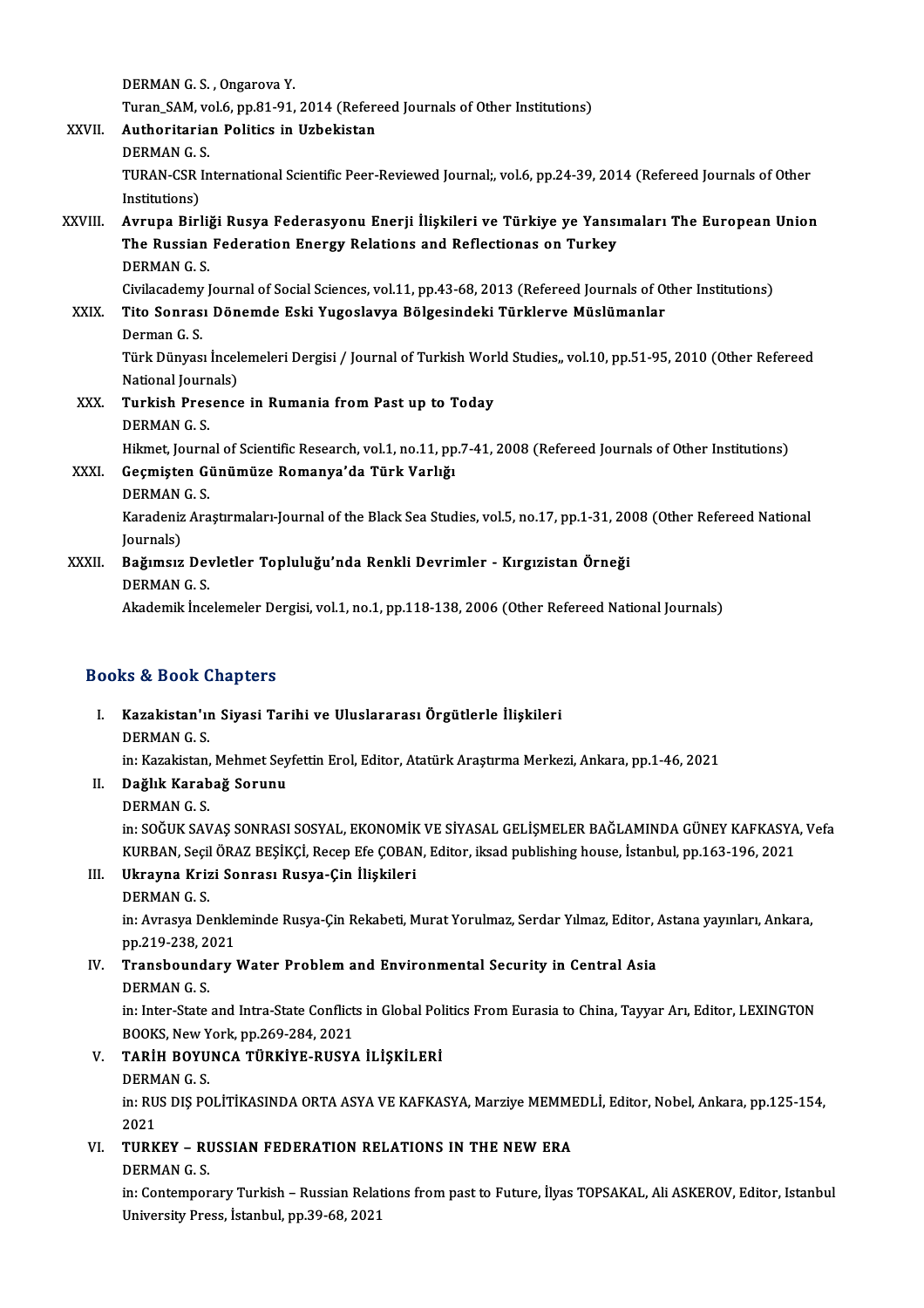| VII.   | Güney Kafkasya'nın Parlayan Yıldızı Azerbaycan (Tarihi, Siyasi Yapısı, Enerji Boyutu ve Jeopolitik<br>Konumu ile)         |
|--------|---------------------------------------------------------------------------------------------------------------------------|
|        | KURBAN V., HAZAR İ., DERMAN G. S., ÜNALMIŞ A. N., Aslanlı A., GÜL B., ÇÜMEN N.                                            |
|        | NOBEL BİLİMSEL ESERLER, Ankara, 2020                                                                                      |
| VIII.  | Rusya ve Türk Dünyası                                                                                                     |
|        | <b>DERMAN G.S.</b>                                                                                                        |
|        | in: Çağdaş Türk Dünyası, Muhammet Bilal Çelik, Editor, Nobel, Ankara, pp.369-382, 2020                                    |
| IX.    | Bulgaristan'dan Türkiye'ye Son Büyük Göç (1989 Zorunlu Kitlesel Göçü)                                                     |
|        | <b>DERMANGS</b>                                                                                                           |
|        | in: Türkistan'dan Anadolu'ya Tarihin İzinde: Prof. Dr. Mehmet Alpargu'ya Armağan, Muhammed Bilal ÇELİK, Editor,           |
|        | Nobel, Ankara, pp 1360-1378, 2020                                                                                         |
| X.     | TÜRK SİYASAL KÜLTÜR HAVZALARI                                                                                             |
|        | ELIK S., Gündüz C., TEMIZEL A., SARIBAY A. Y., MERMUTLU M. B., KEMIKLI B., BAYRAM F., DERMAN G. S., ALKAN                 |
|        | H., SUBAȘI M. H., et al.                                                                                                  |
|        | GRTC Yayınları, Kütahya, 2019                                                                                             |
| XI.    | SOSYAL VE BEŞERİ BİLİMLERE MULTİDİSİPLİNER BAKIŞ                                                                          |
|        | DERMAN G. S., AYTAÇ A., TALAS M.                                                                                          |
|        | Güven Plus Grup A.Ş. Yayınları, İstanbul, 2019                                                                            |
| XII.   | Almanya'nın Orta Asya Politikası                                                                                          |
|        | <b>DERMAN G.S.</b>                                                                                                        |
|        | in: DÜNYA SİYASETİNDEALMANYA I, Prof. Dr Hüseyin Bağcı, Doç. Dr. İsmail Ermağan, Prof Dr Burak Gümüş,                     |
|        | Editor, Nobel, Ankara, pp.385-406, 2019                                                                                   |
| XIII.  | Rus Dış Politikasında Siyasal Karar Alma Yaklaşımı ve Teorik Çerçevenin Analizi                                           |
|        | Derman G.S.                                                                                                               |
|        | in: Kişilerarası İletişim Güncel Yaklaşımlar ve Kurumsal Temeller-İletişim Çalışmaları, Serhat Ulağlı, Editor, Motto      |
|        | Yay, İstanbul, pp 13-36, 2019                                                                                             |
| XIV.   | "Rus Dış Politikasında Siyasal Karar Alma Yaklaşımı ve Teorik Çerçevenin Analizi                                          |
|        | <b>DERMANGS</b>                                                                                                           |
|        | in: Kişilerarası İletişim Güncel Yaklaşımlar ve Kurumsal Temeller-İletişim Çalışmaları,, Prof. Dr. Serhat Ulağlı, Editor, |
|        | Motto Yayınları, İstanbul, pp 13-36, 2019                                                                                 |
| XV.    | TÜRK VE RUS AVRASYA STRATEJİLERİNE KURAMSAL BİR YAKLAŞIM                                                                  |
|        | <b>DERMAN G S</b>                                                                                                         |
|        | in: SOSYAL VE BEŞERİ BİLİMLERE MULTİDİSİPLİNER BAKIŞ, Prof. Dr. Ayhan Aytaç, Prof. Dr. Giray Saynur Dermna,               |
|        | Prof. Dr. Mustafa Talas, Editor, Güven Plus Grup A.Ş. Yayınları, İstanbul, pp.6-20, 2019                                  |
| XVI.   | "Kazakistan'ın Siyasi Tarihi, Uluslararası Örgütlerle İlişkisi"                                                           |
|        | <b>DERMAN G.S.</b>                                                                                                        |
|        | in: Bozkır'ın Oğlu-Ahmet Taşağıl'a Armağan, Tuğba Eray Biber, Editor, Yeditepe Yayınları, İstanbul, pp.635-665,           |
|        | 2019                                                                                                                      |
| XVII.  | Rusya Avrasyacılığının Türkiye ile İşbirliği İmkanları                                                                    |
|        | <b>DERMANGS</b>                                                                                                           |
|        | in: Türk Siyasal Kültür Havzaları, Süleyman Elik ve Cihan Gündüz, Editor, GRTC Yayın NO.8, Kütahya, pp.181-187,           |
|        | 2019                                                                                                                      |
| XVIII. | Avrupa Birliği'nin Karadeniz Bölgesine Yönelik Politikasının Güvenlik Boyutu                                              |
|        | DERMAN G. S., Zhumabekova K.                                                                                              |
|        | in: Karadeniz Jeopolitiği, Hasret Çomak, Caner Sancaktar, Volkan TAtar, Buraş Şakir Şeker, Editor, Beta, İstanbul,        |
|        | pp.807-816, 2018                                                                                                          |
| XIX.   | DAĞLIK KARABAĞ SORUNU, SORUNA İLİŞKİN YAKLAŞIMLAR VE ÇÖZÜM ÖNERİLERİ                                                      |
|        | <b>DERMAN G.S.</b>                                                                                                        |
|        | in: SOSYAL BİLİMLERE MULTİDİSİPLİNER BAKIŞ, Ayhan AYTAÇ, Gülsen DEMİR, Mustafa TALAS, Bekir KOCABAŞ,                      |
|        | Editor, Güven Plus Grup A.Ş., İstanbul, pp.469-500, 2018                                                                  |
| XX.    | Rusya'nın Kırım'ı İşgal ve İlhakı Bağlamında Türkiye'nin Ukrayna ve Rusya Federasyonu ile İlişkileri                      |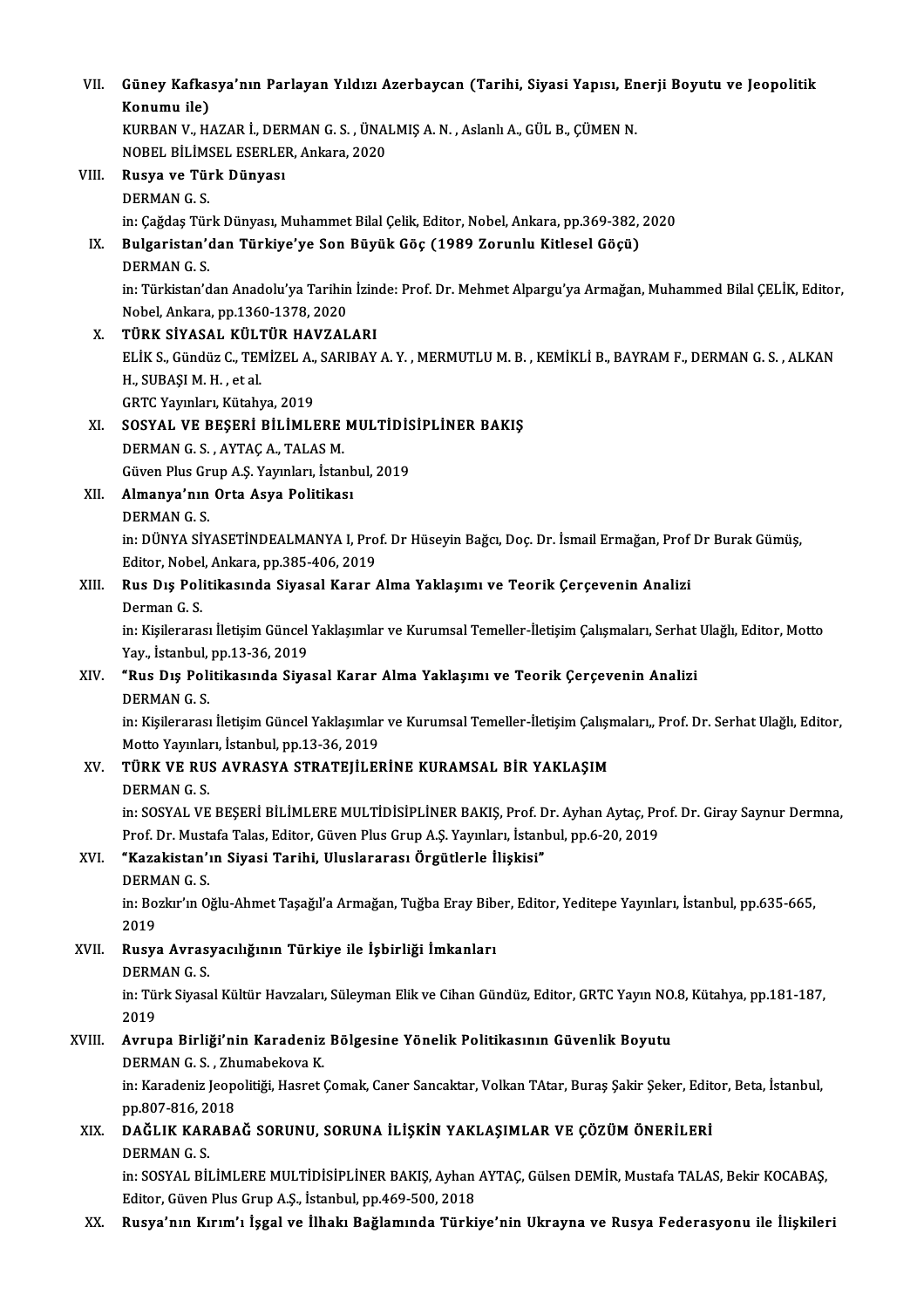DERMANG.S.

DERMAN G. S.<br>in: Karadeniz Jeopolitiği, Hasret Çomak, CAner Sancaktar, Volkan Tatar, Burak Şakir Şeker, Editor, Beta, İstanbul,<br>PP 1333 1338 2018 **DERMAN G. S.<br>in: Karadeniz Jeopolit<br>pp.1223-1238, 2018<br>PUSYA FEDERASYC** in: Karadeniz Jeopolitiği, Hasret Çomak, CAner Sancaktar, Volkan Tatar, Burak Şakir Şeker, Editor,<br>pp.1223-1238, 2018<br>XXI. RUSYA FEDERASYONU'NUN KARADENİZ BÖLGE POLİTİKASI VE YENİ GÜÇ DENGELERİ

# pp.1223-1238<br>RUSYA FEDE<br>DERMAN G. S.<br>in: Karadoniz l RUSYA FEDERASYONU'NUN KARADENİZ BÖLGE POLİTİKASI VE YENİ GÜÇ DENGELERİ<br>DERMAN G. S.<br>in: Karadeniz Jeopolitiği, Hasret Çomak, Caner Can Sancaktar, Volkan Tatar, Burak Şakir Şeker, Editor, Beta,<br>İstanbul an 147 162 2018

DERMAN G. S.<br>in: Karadeniz Jeopolitiği, Ha:<br>İstanbul, pp.147-162, 2018<br>IIII V 15 COUP ATTEMPT in: Karadeniz Jeopolitiği, Hasret Çomak, Caner Can Sancaktar, Volkan Tatar, Burak Şakir Şolistanbul, pp.147-162, 2018<br>XXII. JULY 15 COUP ATTEMPT AND ITS SOCIOLOGICAL ANALYSIS AND EVALUATION<br>REPMAN G S. Korlmaz H M

# Istanbul, pp.147-162, 2018<br>JULY 15 COUP ATTEMPT AND ITS SOCIOLOGICAL ANALYSIS AND EVALUATION<br>DERMAN G. S. , Korkmaz H. M.

JULY 15 COUP ATTEMPT AND ITS SOCIOLOGICAL ANALYSIS AND EVALUATION<br>DERMAN G. S. , Korkmaz H. M.<br>in: CULTURE AND SOCIETY, Ümran Sevil, Mümin Tahir, Ayça Gürkan, Gökşen Aras, Editor, Academy for European<br>Culture "Ornbeus Lire DERMAN G. S. , Korkmaz H. M.<br>in: CULTURE AND SOCIETY, Ümran Sevil, Mümin Tahir, Ayça Gürkan, Gö<br>Culture "Orpheus Lira" – Sofia "Publications", Sofya, pp.821-847, 2018<br>Wuslareree: Kedyn Hakları Culture "Orpheus Lira" - Sofia "Publications", Sofya, pp.821-847, 2018

### XXIII. Uluslararası Kadın Hakları<br>DERMAN G. S. Uluslararası Kadın Hakları<br>DERMAN G. S.<br>in: Her Alanda Kadın Olmak, Ümran Sevil, Ayça Gürkan, Editor, Ankara Nobel Tıp Kitabevleri, Ankara, pp.273-292,<br>2017 DERM<br>in: Hei<br>2017 in: Her Alanda Kadın Olmak, Ü<br>2017<br>XXIV. **Afganistan-Rusya İlişkileri**<br>PEPMAN C S

# 2017<br><mark>Afganistan-R</mark><br>DERMAN G. S.<br>in: Perlurdan

DERMAN G.S.

in: Bozkırdan Batıya-Prof Dr. Hüseyin Salman Armağan Kitabı, Güler Yarcı, Editor, Epsilon, İstanbul, pp.240-263,<br>2017 in: Bozkırdan Batıya-Prof Dr. Hüseyin Salman Armağan Kitabı, Güler<br>2017<br>XXV. SOĞUK SAVAŞ SONRASI RUSYA'NIN BALKANLAR POLİTİKASI<br>DEPMAN G S

# 2017<br><mark>SOĞUK SAVA</mark><br>DERMAN G. S.<br>in: SOČUK SAV

DERMAN G.S.

in: SOĞUK SAVAŞ SONRASINDA BALKANLAR (1990-2015), İbrahim Kamil, Editor, Nobel, Ankara, pp.547-580,<br>2017 in: SOĞUK SAVAŞ SONRASINDA BALKANLAR (1990-2015), İbrahim Kamil, Editor, Nobel, Anka<br>2017<br>XXVI. RUS DIŞ POLİTİKASINDAKİ DEĞİŞİMVE KREMLİN PENCERESİNDENYENİ UFUKLAR

# 2017<br>RUS DIŞ POLİTİKASINDA<br>CAŞIN M. H. , DERMAN G. S.<br>SPT Younları Ankara 2016 RUS DIŞ POLİTİKASINDAI<br>CAŞIN M. H. , DERMAN G. S.<br>SRT Yayınları, Ankara, 2016<br>KIBIM HANI IĞI

SRT Yayınları, Ankara, 2016

# XXVI . KIRIMHANLIĞI

KIRIM HANLIĞI<br>DERMAN G. S.<br>in: Avrasya nın Sekiz AsrıÇengizoğulları, İlyas Kemaloğlu, Hayrunnisa Alan, Editor, Ötüken, pp.320-372, 2016<br>U. Dünye Savası'nde Yugoslavye Türkleri ve Müslümenlerı

### XXVIII. II. Dünya Savaşı'nda Yugoslavya Türkleri ve Müslümanları<br>DERMAN G. S. in: Avrasya n<mark>ıı</mark><br>II. Dünya Sav<br>DERMAN G. S.<br>in: İkiNCİ DÜN

II. <mark>Dünya Savaşı'nda Yugoslavya Türkleri ve Müslümanları</mark><br>DERMAN G. S.<br>in: İKİNCİ DÜNYA SAVAŞIVE TÜRK DÜNYASI, Nesrin Sarıahmetoğlu ve İlyas Kemaloğlu, Editor, Türk Dünyası<br>Belediyeler Birliği (TDBB) Yayınları np 200,229, DERMAN G. S.<br>in: İKİNCİ DÜNYA SAVAŞIVE TÜRK DÜNYASI, Nesrin Saı<br>Belediyeler Birliği (TDBB) Yayınları, pp.309-328, 2016<br>IL Dünya Savası'nda Kırım Türklarinin Siyasî Esa in: İKİNCİ DÜNYA SAVAŞIVE TÜRK DÜNYASI, Nesrin Sarıahmetoğ<br>Belediyeler Birliği (TDBB) Yayınları, pp.309-328, 2016<br>XXIX. II. Dünya Savaşı'nda Kırım Türklerinin Siyasî Faaliyetleri<br>PEPMAN C S

## Belediyeler Birliği (TDBB) Yayınları, pp.309-328, 2016<br>XXIX. II. Dünya Savaşı'nda Kırım Türklerinin Siyasî Faaliyetleri<br>DERMAN G. S. II. <mark>Dünya Savaşı'nda Kırım Türklerinin Siyasî Faaliyetleri</mark><br>DERMAN G. S.<br>in: İKİNCİ DÜNYA SAVAŞIVETÜRK DÜNYASI, Nesrin Sarıahmetoğlu ve İlyas Kemaloğlu, Editor, Türk Dünyası<br>Belediyeler Birliği (TDBB) Yayınları pr.27,60,2 DERMAN G. S.<br>in: İKİNCİ DÜNYA SAVAŞIVETÜRK DÜNYASI, Nesrin S.<br>Belediyeler Birliği (TDBB) Yayınları, pp.27-60, 2016<br>Ukranian Ferejsu Belisy and the Internal Dete

in: İKİNCİ DÜNYA SAVAŞIVETÜRK DÜNYASI, Nesrin Sarıahmetc<br>Belediyeler Birliği (TDBB) Yayınları, pp.27-60, 2016<br>XXX. Ukranian Foreign Policy and the Internal Determinants<br>DEPMAN C S

## Belediyeler Bir<br><mark>Ukranian Fo</mark>i<br>DERMAN G. S.<br>LAMPEPT Aca Ukranian Foreign Policy and the Interna<br>DERMAN G. S.<br>LAMBERT Academic Publishing, Berlin, 2015<br>Bemanya Türklerinin Türkiye'ye Gösleri DERMAN G. S.<br>LAMBERT Academic Publishing, Berlin, 2015<br>XXXI. Romanya Türklerinin Türkiye'ye Göçleri<br>DEPMAN G. S

# LAMBERT Aca<br><mark>Romanya Tü</mark><br>DERMAN G. S.<br>in: Türk Düny

Romanya Türklerinin Türkiye'ye Göçleri<br>DERMAN G. S.<br>in: Türk Dünyasında Sürgün ve Göç, Nesrin Sarıahmetoğlu, İlyas Kemaloğlu , Editor, Türk Kültürünü Hizmet Vakfı,<br>İstanbul nn 252,260,2015 DERMAN G. S.<br>in: Türk Dünyasında Sürgün<br>İstanbul, pp.353-369, 2015<br>Ülkeler:Coğrafua Kültür in: Türk Dünyasında Sürgün ve Göç, Nesrin Sarıahme<br>İstanbul, pp.353-369, 2015<br>XXXII. Ülkeler:Coğrafya,Kültür ve Sosyal Yapı Ünite 2

# İstanbul, pp.353-369, 2015<br>Ülkeler:Coğrafya,Kültür ve Sosyal Yapı Ünite 2<br>DERMAN G. S.

Ülkeler:Coğrafya,Kültür ve Sosyal Yapı Ünite 2<br>DERMAN G. S.<br>in: Balkanlar da Siyaset, Şaban H. Çalış, Birgl Demirtaş, Editor, Anadolu Üniversitesi Yayınları, Eskişehir, pp.47-56, DERM<br>in: Bal<br>2015<br>Phre in: Balkanlar da Siyaset, Şaban H. Çalış, Birgl Demirtaş, Editor, Anadolu Üniversitesi Yayınları, Es<br>2015<br>XXXIII. Blue Black Sea New Dimensions of History, Security, Strategy, Energy and Economy

# 2015<br>Blue Black Sea New<br>Derman G.S. (Editor)<br>Combridge Internation Blue Black Sea New Dimensions of History, Security, Strategy, Er<br>Derman G. S. (Editor)<br>Cambridge International Science Publishing , Newcastle-Upon-Tyne, 2013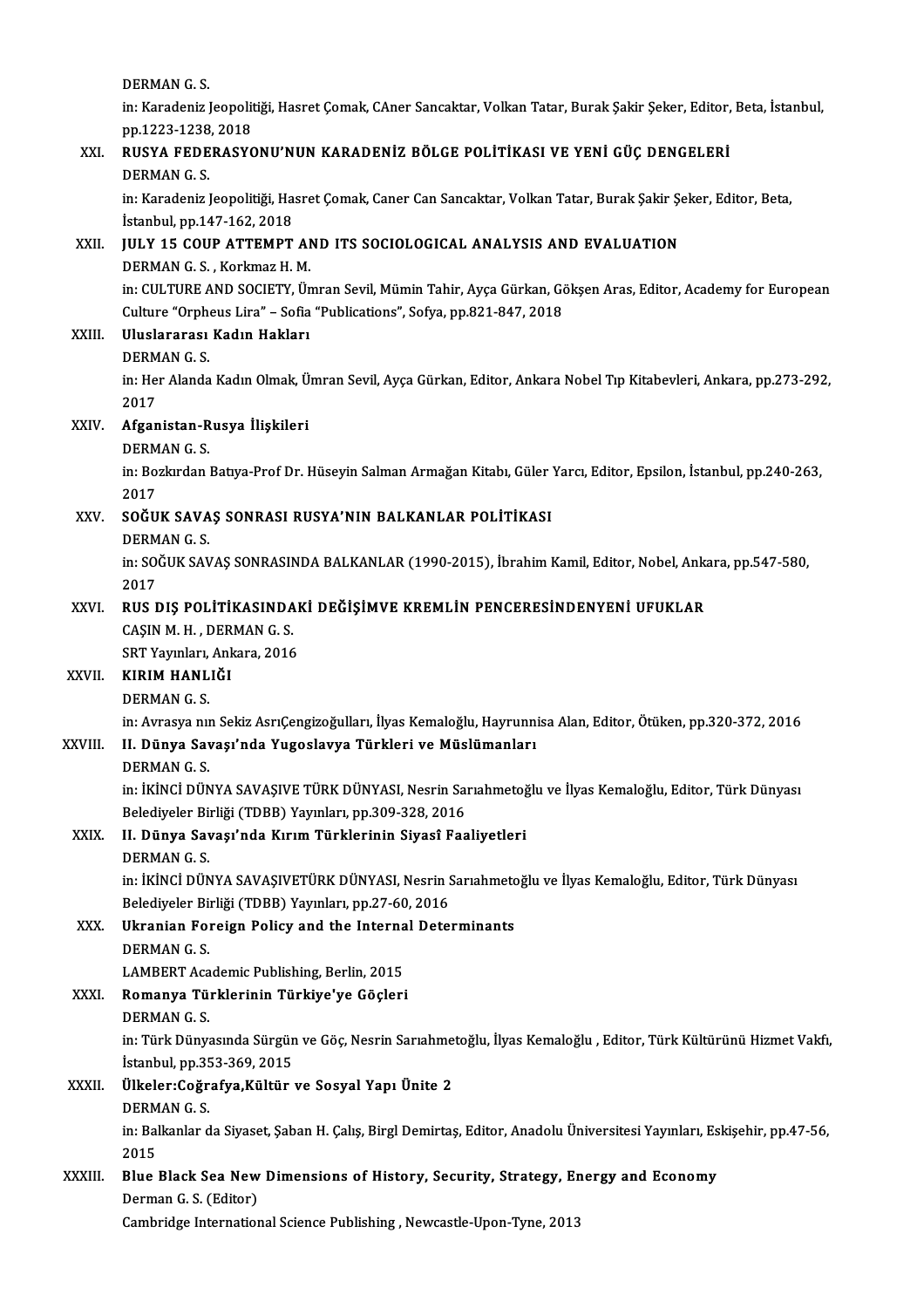| XXXIV.        | Blue Black Sea: New Dimensions of History, Security, Politics, Strategy, Energy and Economy<br>DERMAN G.S.            |
|---------------|-----------------------------------------------------------------------------------------------------------------------|
|               | Cambriidge Scholars Publishing, Cambridge, 2013                                                                       |
| XXXV.         | The Security Policies of Turkey and Russia towards Abkhazia and the Internal Georgian Conflict<br><b>DERMAN G.S.</b>  |
|               | in: Blue Black Sea New Dimensions of History Security Politics Strategy Energy and Economy, Giray Saynur              |
|               | Bozkurt Derman, Editor, Cambridge Scholars Publishing, Cambridge, pp.97-107, 2013                                     |
| <b>XXXVI</b>  | Black Sea Regional Policies of Russia and the United States after September 11<br><b>DERMAN G S</b>                   |
|               | in: Blue Black Sea New Dimensions of History Security Politics Strategy Energy and Economy, Giray Saynur              |
|               | (Bozkurt) Derman, Editor, Cambridge Scholars Publishing, Cambridge, pp.241-266, 2013                                  |
| <b>XXXVII</b> | 1905-1907 Yılları Rusya Müslümanlarının Siyasi Kimlik Arayışı -Tercüman (Perevotçik) Gazetesi                         |
|               | Derman G.S.                                                                                                           |
|               | Doğu Kütüphanesi, İstanbul, 2008                                                                                      |
| XXXVIII.      | Soğuk Savaş Sonrası Yeni Diplomasi Anlayışı                                                                           |
|               | Derman G.S.                                                                                                           |
|               | in: Prof. Dr. Fahir Armaoğlu'na Armağan,, Ersin Embel, Editor, Türk Tarih Kurumu Yayınları, Ankara, pp.277-297,       |
|               | 2008                                                                                                                  |
| XXXIX.        | 11 Eylül Sonrası Amerikan-İran İlişkiler                                                                              |
|               | Derman G.S.                                                                                                           |
|               | in: Satranç Tahtasında İran Nükleer Program,, Atilla Sandıklı-Kenan Dağcı, Editor, Tasam Yayınları, İstanbul, pp.121- |
|               | 139, 2007                                                                                                             |
| XL.           | Kırım Tatarları ve Sürgün                                                                                             |
|               | Derman G.S.                                                                                                           |
|               | in: Stalin ve Türk Dünyası, Emine Gürsoy Naskali ve Liaisan Şahin, Editor, Kaknüs Yayınları, İstanbul, pp.221-232,    |
|               | 2007                                                                                                                  |
| XLI.          | "İsmail Bey Gaspıralı ve Eğitim Reformu"                                                                              |
|               | <b>DERMAN G.S.</b>                                                                                                    |
|               | in: İsmail Bey Gaspıralı İçin, Hakan Kırımlı, Editor, Kırım Türkleri Kültür ve Dayanışma Derneği Yayınları, pp.289-   |
|               | 302, 2004                                                                                                             |
|               |                                                                                                                       |

#### Refereed Congress / Symposium Publications in Proceedings

I. Turkey-Russian Economic Relations and Security-Based Strategic Partnership in Eurasian Geopolitics Turkey-Russian Economic Relations and Security<br>during the Era of Presidents Erdogan and Putin<br>DEPMAN C S Turkey-Russ<br>during the E<br>DERMAN G. S.<br>Ese Üniversite during the Era of Presidents Erdogan and Putin<br>DERMAN G. S.<br>Ege Üniversitesi I. Uluslararası Sovyet Sonrası Türkiye-Rusya İlişkileri Sempozyum, İzmir, Turkey, 15 - 16 October<br>2020. pp.162.165 DERMAN G. S.<br>Ege Üniversitesi I. l<br>2020, pp.163-165<br>Die Tisaret ve Di

Ege Üniversitesi I. Uluslararası Sovyet Sonrası Türkiye-Rusya<br>2020, pp.163-165<br>II. Dış Ticaret ve Dış Ticareti Etkileyen Faktörler Analizi<br>2002MAZU TALASMANTACA DEPMANCS 2020, pp.163-165<br>Dış Ticaret ve Dış Ticareti Etkileyen Faktörl<br>KORKMAZ H., TALAS M., AYTAÇ A., DERMAN G. S.<br>1. ULUSLARARASI İKTİSADİ İDARİ BİLİMLER VE Dış Ticaret ve Dış Ticareti Etkileyen Faktörler Analizi<br>KORKMAZ H., TALAS M., AYTAÇ A., DERMAN G. S.<br>1. ULUSLARARASI İKTİSADİ İDARİ BİLİMLER VE YEREL YÖNETİMLER KONGRESİ, İstanbul, Turkey, 7 - 08<br>Desember 2019, pp.229, 227 KORKMAZ H., TALAS M., AYTA<br>1. ULUSLARARASI İKTİSADİ İl<br>December 2019, pp.329-337<br>Kültür Turizmi ve Etkileve December 2019, pp.329-337<br>III. Kültür Turizmi ve Etkileyen Faktörler

- December 2019, pp.329-337<br>Kültür Turizmi ve Etkileyen Faktörler<br>KORMAZ M., DERMAN G. S. , TALAS M., AYTAÇ A.<br>5. ULUSLARARASI SOSYAL PESEDİ VE FĞİTİM Pİ 5. ULUSLARARASI SOSYAL BEŞERİ VE EĞİTİM BİLİMLERİ KONGRESİ, İstanbul, Turkey, 19 - 20 December 2019,<br>pp.623-626 KORMAZ M.,<br>5. ULUSLAR,<br>pp.623-626<br>Türkiye'de 5. ULUSLARARASI SOSYAL BEŞERİ VE EĞİTİM BİLİMLERİ KONGRE<br>pp.623-626<br>IV. Türkiye'de Konut Satışlarına İlişkin Mevcut Durum Analizi<br>AVTAC A. KORMAZ M. DERMAN C. S. TALAS M
- pp.623-626<br>Türkiye'de Konut Satışlarına İlişkin Mevcut<br>AYTAÇ A., KORMAZ M., DERMAN G. S. , TALAS M.<br>ULUSLARARASLİKTİSADİ İDADİ PİLİMLER VE VI Türkiye'de Konut Satışlarına İlişkin Mevcut Durum Analizi<br>AYTAÇ A., KORMAZ M., DERMAN G. S. , TALAS M.<br>ULUSLARARASI İKTİSADİ İDARİ BİLİMLER VE YEREL YÖNETİMLER KONGRESİ, Ankara, Turkey, 7 - 08 December<br>2010 nd 227 225 AYTAÇ A., KORMA<br>ULUSLARARASI İI<br>2019, pp.227<mark>-</mark>235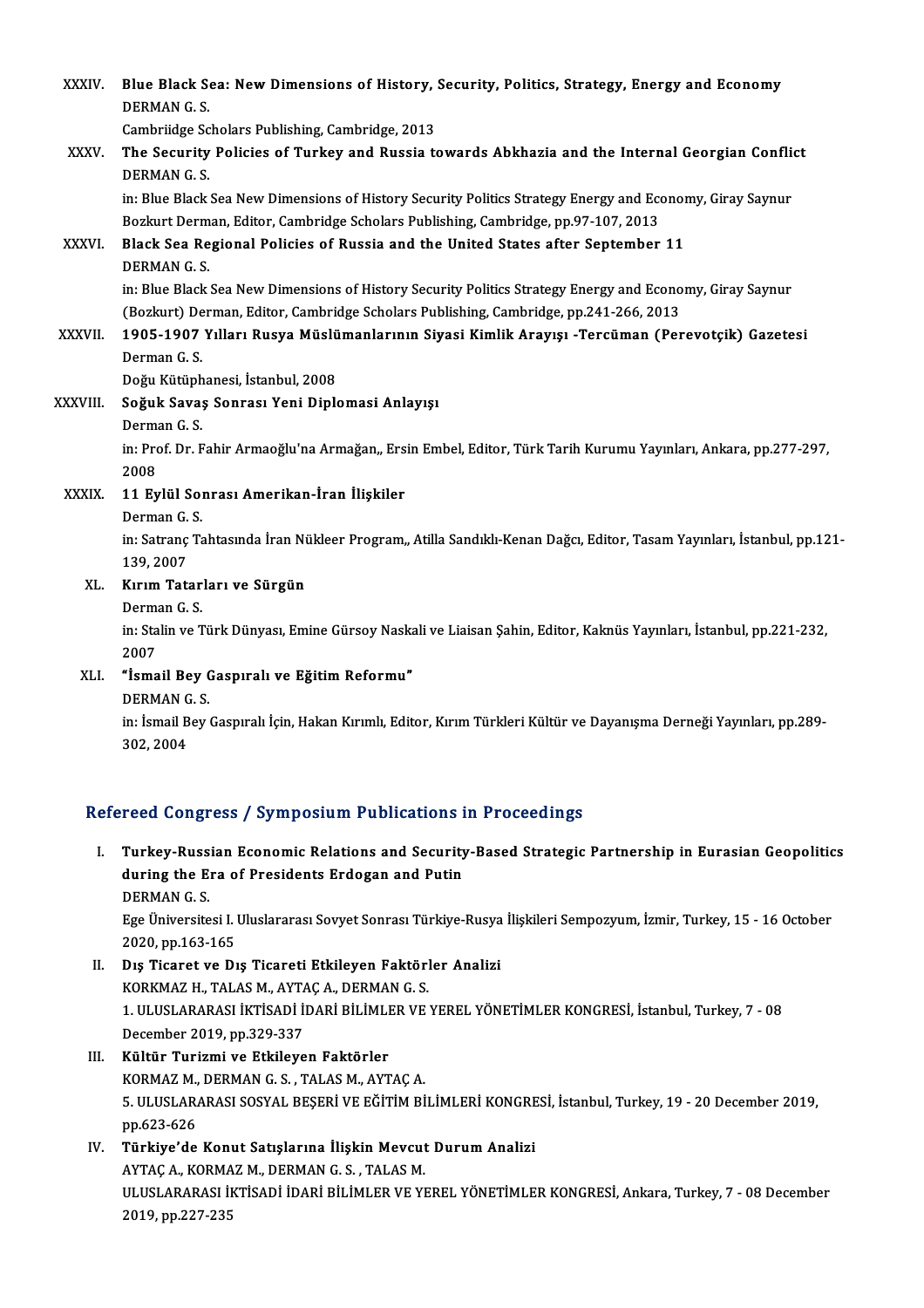| V.    | Yerel yönetimler ve Atık Su Yönetimi                                                                                                           |
|-------|------------------------------------------------------------------------------------------------------------------------------------------------|
|       | KORKMAZ M., TALAS M., DERMAN G. S., AYTAÇ A.                                                                                                   |
|       | 5. ULUSLARARASI SOSYAL BEŞERİ VE EĞİTİM BİLİMLERİ KONGRESİ, İstanbul, Turkey, 19 - 20 December 2019,<br>pp 599-611                             |
| VI.   | Sanayi Üretim ve Ciro Endeksleri İlişkisi                                                                                                      |
|       | AYTAÇ A., TALAS M., DERMAN G. S., KORKMAZ M.                                                                                                   |
|       | 5. ULUSLARARASI SOSYAL BEŞERİ VE EĞİTİM BİLİMLERİ KONGRESİ, İstanbul, Turkey, 19 - 20 December 2019,<br>pp 619-621                             |
| VII.  | Fiyat Endeksi Analizi                                                                                                                          |
|       | DERMAN G. S., TALAS M., KORKMAZ M., AYTAÇ A.                                                                                                   |
|       | 1. ULUSLARARASI TARIM VE ÇEVRE BİLİMLERİ ARAŞTIRMALARI KONGRESİ• 1. ULUSLARARASI İKTİSADİ İDARİ                                                |
|       | BİLİMLER VE YEREL YÖNETİMLER KONGRESİ, Ankara, Turkey, 7 - 08 December 2019, pp.205-217                                                        |
| VIII. | Ticaret Verileri ile Büyüme Arasındaki İlişkinin Farklı Tekniklerle Analizi                                                                    |
|       | KORMAZ M., AYTAÇ A., DERMAN G. S., TALAS M.                                                                                                    |
|       | 1. ULUSLARARASI SAĞLIKTA VERİ BİLİMİ KONGRESİ• 2. ULUSLARARASI RUH SAĞLIĞINDA TOPLUMSAL                                                        |
|       | FARKINDALIK KONGRESİ, İstanbul, Turkey, 5 - 06 December 2019, pp.2-14                                                                          |
| IX.   | Farklı Teknikler Yöntemi ile Uluslararası Borsa Verilerinin Analiz Edilmesi                                                                    |
|       | KORKMAZ M., AYTAÇ A., DERMAN G. S., ZÜLFİKAR H.                                                                                                |
|       | 1. ULUSLARARASI SAĞLIKTA VERİ BİLİMİ KONGRESİ• 1.ULUSLARARASI RUH SAĞLIĞINDA TOPLUMSAL                                                         |
|       | FARKINDALIK KONGRESİ, İstanbul, Turkey, 2 - 06 December 2019, pp.23-29                                                                         |
| X.    | Otomobil Satışları ve Satışları Etkileyen Faktörler                                                                                            |
|       | TALAS M., DERMAN G. S., AYTAÇ A., KORKMAZ M.                                                                                                   |
|       | 1. ULUSLARARASI İKTİSADİ İDARİ BİLİMLER VE YEREL YÖNETİMLER KONGRESİ, Ankara, Turkey, 7 - 08 December                                          |
|       | 2019, pp 218-226                                                                                                                               |
| XI.   | Politics and Political Communication-Siyaset ve Siyasal İletişim                                                                               |
|       | <b>DERMANGS</b>                                                                                                                                |
|       | 4. ULUSLARARASI İLETİŞİM, EDEBİYAT, MÜZİK VE SANAT ÇALIŞMALARINDA GÜNCEL YAKLAŞIMLAR KONGRESİ,                                                 |
|       | Ankara, Turkey, 28 - 29 November 2019, pp 185-193                                                                                              |
| XII.  | THE IMPORTANCE OF HEALTH COMMUNICATION (LEVELS AND MODELS)-SAGLIK ILETIŞIMININ                                                                 |
|       | ÖNEMİ (SEVİYELER VE MODELLER)                                                                                                                  |
|       | <b>DERMANGS</b>                                                                                                                                |
|       | 2. ULUSLARARASI HEMŞİRELİK VE İNOVASYON KONGRESİ, İstanbul, Turkey, 14 - 15 November 2019, pp.2-8<br>Orta Asya'da Su Sorunu ve Çevre Güvenliği |
| XIII. | <b>DERMAN G S</b>                                                                                                                              |
|       | XI. Uluslararası Uludağ Uluslararası İlişkiler Kongresi-"MAIN DEVELOPMENTS AND DYNAMICS OF THE POST-COLD                                       |
|       | WAR ERA", Bursa, Turkey, 14 - 15 October 2019, pp.27-46                                                                                        |
| XIV.  | Hindistan ve Pakistan Arasındaki Çözülemeyen Sorun: Keşmir                                                                                     |
|       | <b>DERMAN G.S.</b>                                                                                                                             |
|       | 1. Uluslararası Siyasal ve Toplumsal Bilim Araştırmaları Kongresi, Mardin, Turkey, 29 - 30 October 2019, pp.2-13                               |
| XV.   | "How Does Interpersonal Communication Affect Health and Patient Safety"-Kişilerarası İletişim Halk                                             |
|       | Sağlığını ve Hasta Güvenliğini Nasıl Etkiler?                                                                                                  |
|       | <b>DERMAN G S</b>                                                                                                                              |
|       | 2th International Congress on Healthy Life, İstanbul, Turkey, 10 - 11 October 2019, pp.34-38                                                   |
| XVI.  | AVRASYA JEOPOLITIĞINDE ERDOĞAN VE PUTIN DÖNEMI - TÜRKIYE - RUSYA İLIŞKILERINDE                                                                 |
|       | EKONOMİ VE GÜVENLİK TEMELLİ STRATEJİK ORTAKLIK                                                                                                 |
|       | <b>DERMAN G.S.</b>                                                                                                                             |
|       | 5. ULUSLARARASI EKONOMİ YÖNETİMİ VE PAZAR ARAŞTIRMALARI KONGRESİ, İstanbul, Turkey, 26 - 27                                                    |
|       | September 2019, pp.281-290                                                                                                                     |
| XVII. | Forecast Tahmin Modeli İle Medya Yatırımları Analizi                                                                                           |
|       | KORKMAZ M., YÜCEL A. S., AYTAÇ A., TALAS M., DERMAN G. S.                                                                                      |
|       | 5. Uluslararası Ekonomi Yönetimi Ve Pazar Araştırmaları Kongresi, 26 - 27 September 2019                                                       |
|       |                                                                                                                                                |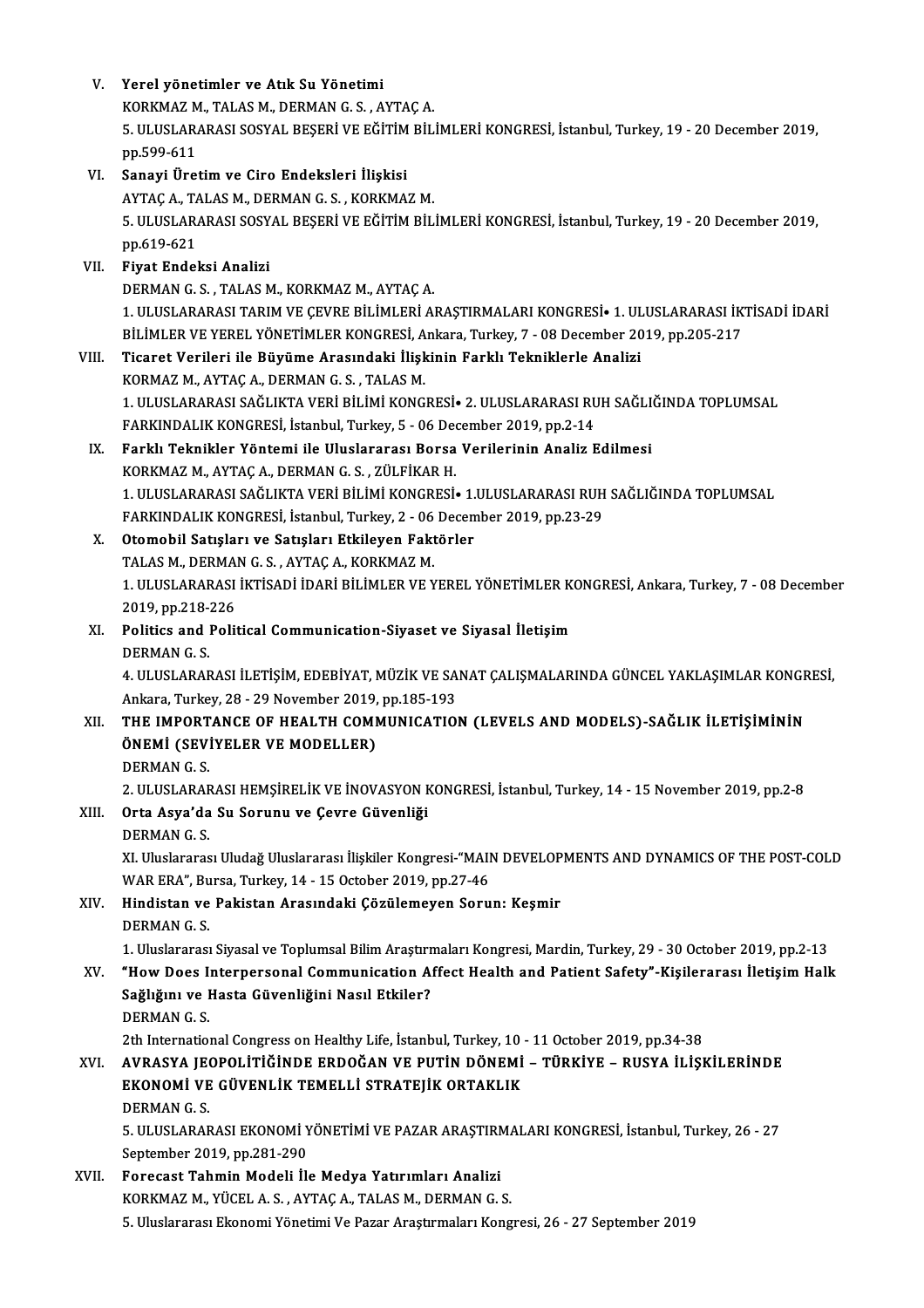| XVIII.  | TURKEY'S ROLE IN CENTRAL ASIA AND THE CAUCASUS AFTER THE COLLAPSE OF THE USSR (1991).<br>DERMAN G.S.                                                            |
|---------|-----------------------------------------------------------------------------------------------------------------------------------------------------------------|
|         | 1. ULUSLARARASI TÜRKİYE DIŞ POLİTİKA SORUNLARI KONGRESİ, İstanbul, Turkey, 19 - 20 November 2018, pp.2-<br>13                                                   |
| XIX.    | Türk Basınında Ruanda Katliamı                                                                                                                                  |
|         | <b>DERMAN G.S.</b>                                                                                                                                              |
|         | 3. ULUSLARARASI İLETİŞİM, EDEBİYAT, MÜZİK VE SANAT ÇALIŞMALARINDA GÜNCEL YAKLAŞIMLAR KONGRESİ,<br>İstanbul, Turkey, 26 October - 27 January 2018, pp.10-24      |
| XX.     | NEOKLASİK REALİST TEORİ BAĞLAMINDA RUSYA FEDERASYONU'NUN ORTA ASYAÜLKELERİ İLE<br>SİYASİ İLİŞKİLERİ                                                             |
|         | <b>DERMAN G S</b>                                                                                                                                               |
|         | 1. ULUSLARARASI İSTANBUL DİL - KÜLTÜR VE TARİH KONGRESİ, İstanbul, Turkey, 5 - 06 October 2018, pp.1-9                                                          |
| XXI.    | The Efects of Caspian Energy Resources in the Kazakhstan Foreign Policy<br><b>DERMAN G.S.</b>                                                                   |
|         | International New York Conference on Social Sciences (NY2017), New-York, United States Of America, 17<br>November 2017 - 19 January 2018                        |
| XXII.   | Birinci Dünya Savaşı Sırasında Kırım Türklerinin Siyasi Faaliyetleri<br><b>DERMAN G.S.</b>                                                                      |
|         | Ekim 1917 Sovyet İhtilali'nin Yüzüncü Yılında Türk Dünyası'ndaki Bağımsızlık Fikri ve Siyasi Hareketler                                                         |
|         | Uluslararası Sempozyumu, İstanbul, Turkey, 21 - 22 April 2017, pp.235-249                                                                                       |
| XXIII.  | Uluslararası Medyada Şiddet<br><b>DERMANGS</b>                                                                                                                  |
|         | 3. Uluslararası Farklı Şiddet ve Toplumsal Algı Kongresi, 25 - 26 October 2017, pp.89-90                                                                        |
| XXIV.   | Türkiye-Rusya Federasyonu Siyasi ve Ekonomik İlişkileri                                                                                                         |
|         | <b>DERMANGS</b>                                                                                                                                                 |
|         | 2. Uluslararası Ekonomi ve Pazar Araştırmaları Kongresi, 24 - 25 March 2017, pp.197-200                                                                         |
| XXV.    | Rusya nın Ortadoğu ve Akdeniz Politikaları                                                                                                                      |
|         | <b>DERMANGS</b>                                                                                                                                                 |
|         | ORDAF. Turkey. 03 December 2016                                                                                                                                 |
| XXVI.   | Türkiye Kazakîstan İlişkileri ve Kazakistan ın Uluslararası Açılımı<br><b>DERMAN G.S.</b>                                                                       |
|         | 5. Uluslararas» Türk-Asya Kongresi / 5th International Turkish-Asian Congress, Turkey, 3 - 05 June 2010                                                         |
| XXVII.  | Uluslararası Politikalarda Rusya ve Ukrayna Arasında Kalan Kırım                                                                                                |
|         | DERMAN G S                                                                                                                                                      |
|         | Kırm Türkleri Kültür ve Yardımlaşma Derneği, İstanbul, Turkey, 22 January 2016                                                                                  |
| XXVIII. | Tarihsel Süreçte Türkiye Rusya İlişkileri<br><b>DERMAN G.S.</b>                                                                                                 |
|         | Mimar Sinan Üniversitesi Geçmişten Günümüze Türkiye-Rusya İlişkileri, İstanbul, Turkey, 22 December 2015                                                        |
| XXIX.   | TÜRKİYE RUSYA FEDERASYONU SİYASİ VE EKONOMİK İLİŞKİLERİ                                                                                                         |
|         | Derman G S                                                                                                                                                      |
|         | Uluslararası Ekonomi Yönetimi ve Pazar Araştırmaları Kongresi1stINTERNATİONAL CONGRESS ON ECONOMY                                                               |
|         | ADMINISTRATION AND MARKET SURVEYS, İstanbul, Turkey, 4 - 05 December 2015, pp.40-42<br>Türk Dünyasına Hizmet Eden İlim Adamları İsmail Otar ve İsmail Gaspıralı |
| XXX.    | <b>DERMANGS</b>                                                                                                                                                 |
|         | Türk Dünyasına Hizmet Eden Alimler, İstanbul, Turkey, 13 November 2015                                                                                          |
| XXXI.   | Kırım Türklerinin Mümtaz Şahsiyeti İsmail Otar ve Kırım Milli Davası<br><b>DERMAN G S</b>                                                                       |
|         | Gaspıralı'nın Kütüphanecisi İsmail Otar Konferansı, İstanbul, Turkey, 24 October 2015                                                                           |
| XXXII.  | KIRIM HANLIĞI NIN YIKILIŞI YIKILIŞIN OSMANLI İMPARATAORLUĞU ÜZERINDEKI ETKILERI VE                                                                              |
|         | AVRUPA DIPLOMASISINDEKI DEĞIŞIKLIKLER                                                                                                                           |
|         | Derman G.S.                                                                                                                                                     |
|         |                                                                                                                                                                 |